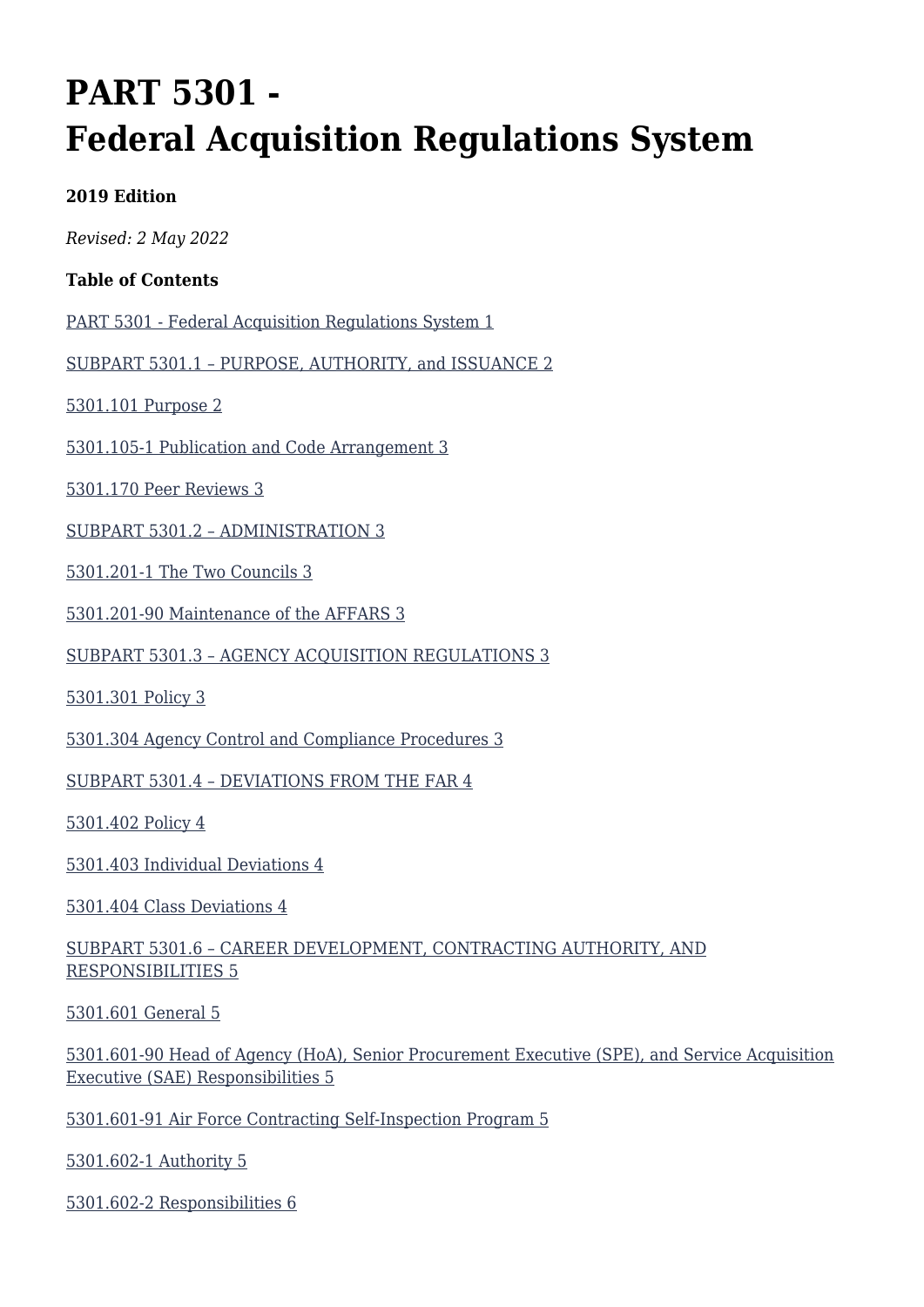[5301.602-3 Ratification of Unauthorized Commitments 7](#page--1-0)

[5301.603-1 General 8](#page--1-0)

[5301.603-2-90 Selection 8](#page--1-0)

[5301.603-3 Appointment 8](#page--1-0)

[5301.670 Appointment of Property Administrators and Plant Clearance Officers 8](#page--1-0)

[SUBPART 5301.7 – DETERMINATIONS AND FINDINGS 9](#page--1-0)

[5301.707 Signatory Authority 9](#page--1-0)

[SUBPART 5301.90 – CLEARANCE 9](#page--1-0)

[5301.9000 Scope and Definitions 9](#page--1-0)

[5301.9001 Policy, Thresholds, and Approvals 11](#page--1-0)

[SUBPART 5301.91 – OMBUDSMAN PROGRAM 13](#page--1-0)

[5301.9101 Purpose 13](#page--1-0)

[5301.9102 Policy 14](#page--1-0)

[5301.9103 Solicitation Provision and Contract Clause 15](#page--1-0)

# **SUBPART 5301.1 – PURPOSE, AUTHORITY, and ISSUANCE**

#### **5301.101 Purpose**

The Air Force Federal Acquisition Regulation Supplement (AFFARS) establishes uniform policies and procedures for the Air Force implementing and supplementing the Federal Acquisition Regulation (FAR), the Department of Defense FAR Supplement (DFARS), and other Department of Defense publications concerning contracting. AFFARS Mandatory Procedures (MP) are companion resources arranged by parts, which correspond to the relevant FAR parts. Supplements to the AFFARS and MPs are prohibited.

#### **5301.105-1 Publication and Code Arrangement**

(a)(S-90) The AFFARS is published on [www.Acquisition.gov](http://www.Acquisition.gov).

#### **5301.170 Peer Reviews**

#### (a) *DPC Peer Reviews.*

(2) To facilitate planning for and execution of DoD Peer Reviews (see [DFARS 201.170](https://www.acquisition.gov/dfars/part-201-federal-acquisition-regulations-system#DFARS-201.170) for applicable competitive and noncompetitive thresholds) and clearances by the DAS(C)/ADAS(C) (see [5301.9001\(i\)\(1\)\(iv\)](#_5301.9001__)), the SCO must ensure the rolling forecast data is current in the [reporting tool](https://usaf.dps.mil/sites/AFCC/KnowledgeCenter/quarterly_updates/Forms/AllItems.aspx) as of the 15<sup>th</sup> of March, June, September, and December each year. SAF/AQC will submit the consolidated Peer Review forecast to OUSD(A&S)/DPC at the end of each quarter. When DoD Peer Review is required, follow the procedures in  $MP5301.9001(a)(1)(i)(A)(2)(q)$ .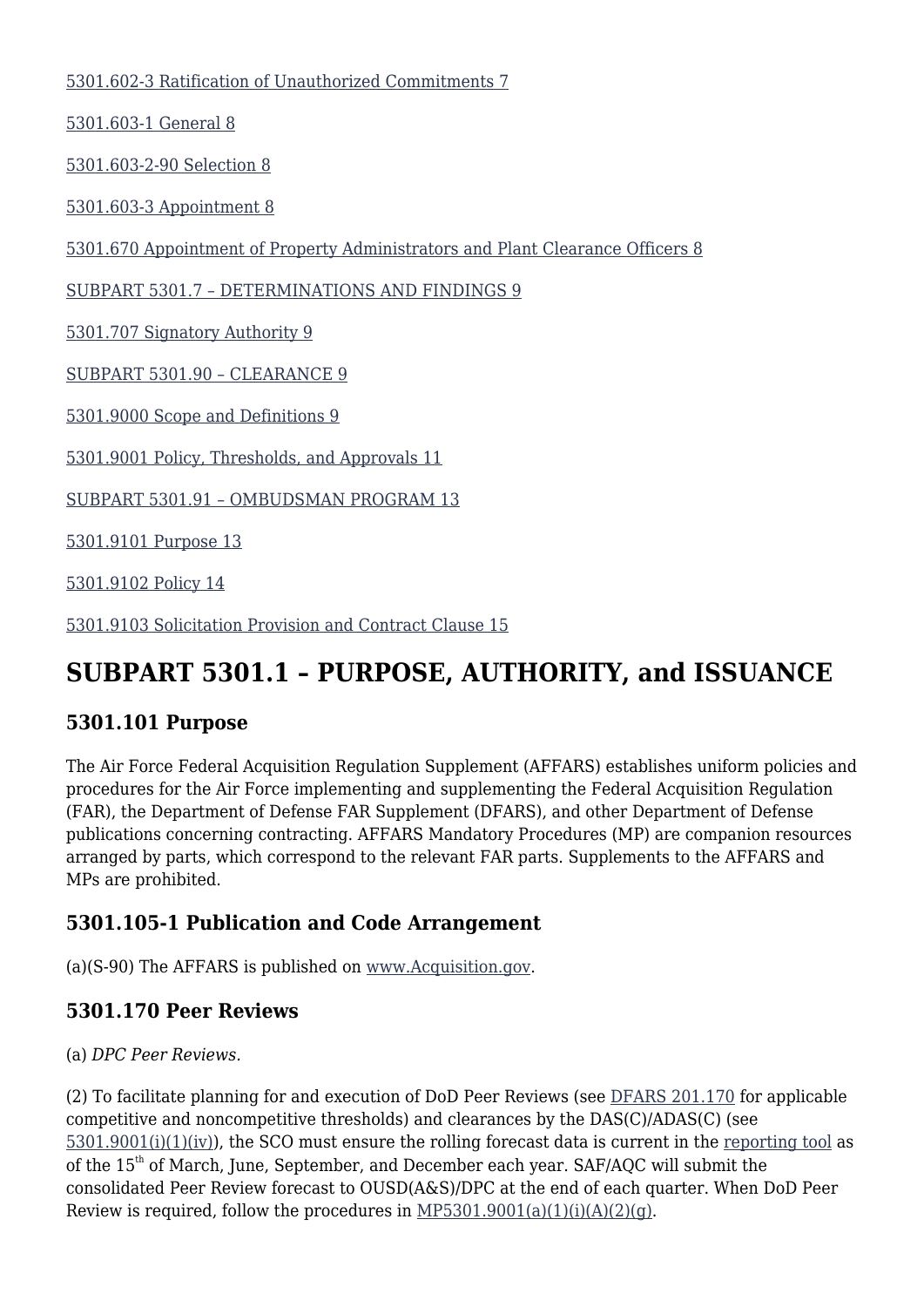(b) Component Peer Reviews. Pre-award peer reviews of solicitations for competitive procurements and pre-award peer reviews for non-competitive procurements not subject to the requirements of [DFARS 201.170\(a\)\(1\)\(i\) or \(ii\)](https://www.acquisition.gov/dfars/part-201-federal-acquisition-regulations-system#DFARS-201.170) must be accomplished by complying with the clearance requirements in [5301.90](#page--1-0).

# **SUBPART 5301.2 – ADMINISTRATION**

### **5301.201-1 The Two Councils**

(d)(i) Proposed revisions to the FAR or the DFARS must be submitted through the SCO to [SAF/AQCP](mailto:SAF.AQ.SAF-AQCP.Workflow@us.af.mil) in accordance with [DFARS 201.201-1\(d\)\(i\).](https://www.acquisition.gov/dfars/part-201-federal-acquisition-regulations-system#DFARS-201.201-1)

### **5301.201-90 Maintenance of the AFFARS**

The AFFARS is prepared and maintained by the Chief, Contract Policy & Field Support Division, Deputy Assistant Secretary (Contracting) (SAF/AQCP).

# **SUBPART 5301.3 – AGENCY ACQUISITION REGULATIONS**

### **5301.301 Policy**

(a)(1)(S-90) The AFFARS is issued by the DAS(C) *on behalf of the Senior Procurement Executive (SPE)*.

### **5301.304 Agency Control and Compliance Procedures**

(c)(4) MAJCOMs, DRUs, AFRCO, SpRCO and SSC must follow the approved [AF Clause Control Plan.](https://usaf.dps.mil/sites/AFCC/KnowledgeCenter/Documents/AFFARS_Library/5301/2010-02-02_dpap_memo.pdf) The use of nonstandard clauses requires an approved D&F addressing the criteria outlined in [DFARS PGI 201.301\(b\)\(iii\).](https://www.acquisition.gov/dfars/part-201-federal-acquisition-regulations-system#DFARS-201.301) Contracting officers may utilize the [Air Force Non-Standard Clause](https://usaf.dps.mil/sites/AFCC/KnowledgeCenter/contracting_templates/AF_nonstandard_clause_control.docx) [Control Template](https://usaf.dps.mil/sites/AFCC/KnowledgeCenter/contracting_templates/AF_nonstandard_clause_control.docx) to obtain approval of the clause. The approval authority for clauses used in accordance with 4.b., 4.c., and 4.d. of the AF Clause Control Plan has been delegated to one level above the contracting officer. Prior to using a reopener clause, the contracting officer must document the D&F that its use is the most appropriate means of overcoming a contingency that could affect contract price and obtain approval from the SCO. The SCO must submit a copy of the approval to [SAF/AQCP](mailto:SAF.AQ.SAF-AQCP.Workflow@us.af.mil) and provide a copy to all SCOs. See paragraph 4 of the AF Clause Control Plan for clauses requiring OUSD(A&S)/DPC approval.

# **SUBPART 5301.4 – DEVIATIONS FROM THE FAR**

### **5301.402 Policy**

(2) Submit requests for deviations requiring USD(A&S)/DPC approval through the SCO to [SAF/AQC](mailto:SAF.AQ.SAF-AQC.Workflow@us.af.mil) for processing. See the tailorable [Deviation Request](https://usaf.dps.mil/sites/AFCC/KnowledgeCenter/contracting_templates/deviation_request.pdf) template.

#### **5301.403 Individual Deviations**

(1)(i) SCOs are authorized to approve individual deviations except as described in (ii) below or as described in [DFARS 201.402\(1\)](https://www.acquisition.gov/dfars/part-201-federal-acquisition-regulations-system#DFARS-201.402) and [DFARS 201.403\(2\).](https://www.acquisition.gov/dfars/part-201-federal-acquisition-regulations-system#DFARS-201.403)

(ii) SAF/AQC is the approval authority for individual deviations from [FAR 15.3](https://www.acquisition.gov/far/part-15#FAR_Subpart_15_3), [AFFARS 5315.3](https://origin-www.acquisition.gov/%5Brp:link:affars-part-5315%5D#p5315_3), and [MP5315.3](https://origin-www.acquisition.gov/%5Brp:link:affars-mp-AFFARS-MP_PART-mp_5315.3%5D)*.* Contracting officers may use the [Deviation Request](https://usaf.dps.mil/sites/AFCC/KnowledgeCenter/contracting_templates/deviation_request.pdf) *template. Deviation requests* must be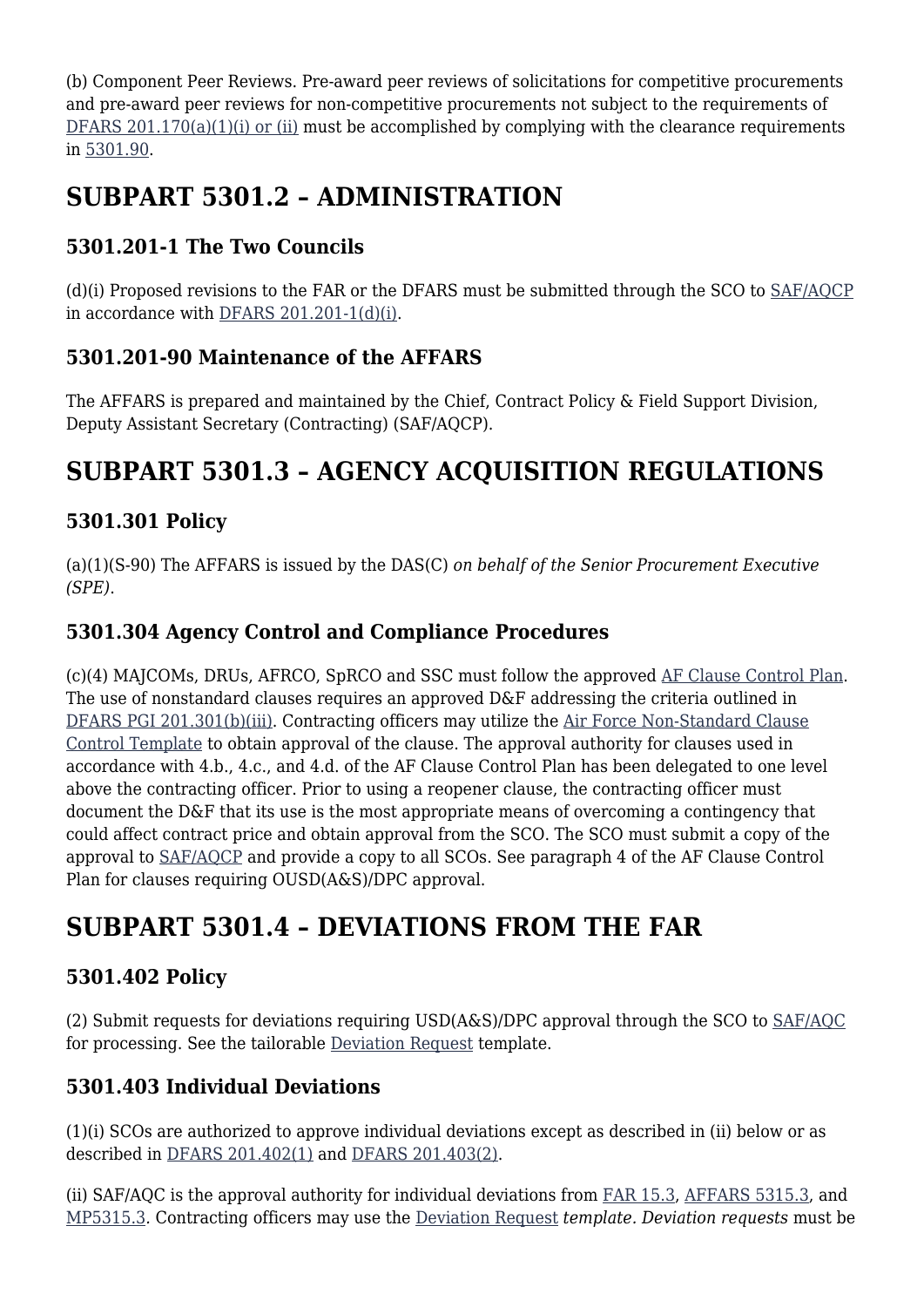submitted through the SCO to [SAF/AQC](mailto:SAF.AQ.SAF-AQC.Workflow@us.af.mil) for approval. This approval authority must not be further delegated. When a proposed deviation, as described herein, also requires a waiver from [DFARS](https://www.acquisition.gov/dfars/part-215-contracting-negotiation#DFARS-SUBPART_215.3) [215.3,](https://www.acquisition.gov/dfars/part-215-contracting-negotiation#DFARS-SUBPART_215.3) *DoD Source Selection Procedures*, the waiver process in [MP5315.3,](https://origin-www.acquisition.gov/%5Brp:link:affars-mp-file:///%5C%5Cperiwinkle_vnx%5Csaf_aqc_org%5CAQCP%5C5640%20-%20AFFARS%5CArchive%20--%20AFACs%5C!_Previous%20AFACs%5C2022%5C2022%20(01)%5C2.%20%20Changes%20Accepted%5Cmp_5315.3%5D) para 1.2.4., must also be followed.

## **5301.404 Class Deviations**

(b)(i) USD(A&S)/DPC is the approval authority for any class deviation described in [DFARS](https://www.acquisition.gov/dfars/part-201-federal-acquisition-regulations-system#DFARS-201.402) [201.402\(1\)](https://www.acquisition.gov/dfars/part-201-federal-acquisition-regulations-system#DFARS-201.402), class deviations from [DFARS 215.3,](https://www.acquisition.gov/dfars/part-215-contracting-negotiation#DFARS-SUBPART_215.3) and class deviations that meet the criteria in [DFARS](https://www.acquisition.gov/dfars/part-201-federal-acquisition-regulations-system#DFARS-201.404) [201.404\(b\)\(II\)\(A-D\)](https://www.acquisition.gov/dfars/part-201-federal-acquisition-regulations-system#DFARS-201.404). Submit requests through the SCO to [SAF/AQC](mailto:SAF.AQ.SAF-AQC.Workflow@us.af.mil) for processing to USD(A&S)/DPC for approval.

(ii) The DAS(C)/ADAS(C) is the approval authority for class deviations from [FAR 15.3](https://www.acquisition.gov/far/part-15#FAR_Subpart_15_3), [AFFARS](https://origin-www.acquisition.gov/%5Brp:link:affars-part-5315%5D#p5315_3) [5315.3](https://origin-www.acquisition.gov/%5Brp:link:affars-part-5315%5D#p5315_3), and [MP5315.3.](https://origin-www.acquisition.gov/%5Brp:link:affars-mp-file:///%5C%5Cperiwinkle_vnx%5Csaf_aqc_org%5CAQCP%5C5640%20-%20AFFARS%5CArchive%20--%20AFACs%5C!_Previous%20AFACs%5C2022%5C2022%20(01)%5C2.%20%20Changes%20Accepted%5Cmp_5315.3%5D) Contracting officers may use the [Deviation Request](https://usaf.dps.mil/sites/AFCC/KnowledgeCenter/contracting_templates/deviation_request.pdf) *template*. Requests must be submitted through the SCO to [SAF/AQC](mailto:SAF.AQ.SAF-AQC.Workflow@us.af.mil) for approval.

(iii) SCOs are authorized to approve class deviations except as restricted by paragraphs (i) and (ii) above. Class deviation approval authority is not delegable.

# **SUBPART 5301.6 – CAREER DEVELOPMENT, CONTRACTING AUTHORITY, AND RESPONSIBILITIES**

### **5301.601 General**

(a)(i) Heads of Contracting Activities (HCAs) Responsibilities.

(A) The DAS(C) and Associate Deputy Assistant Secretary (Contracting) (ADAS)(C)) are the HCA for the Air Force and are designated the authority to enter into, approve, terminate, and take all other appropriate actions with respect to contracts and agreements (grants, cooperative agreements, and Other Transactions). All nondelegable HCA responsibilities may be exercised only by the DAS(C) and ADAS(C). The DAS(C) makes the delegations for all delegable HCA responsibilities, including the authority to enter into, approve, modify, and terminate contracts, in [MP5301.601\(a\)\(i\).](https://origin-www.acquisition.gov/%5Brp:link:affars-mp-AFFARS-MP_PART-mp_5301.601(a)(i)%5D) MP5301.601(a)(i) also establishes the authority to further redelegate.

#### **5301.601-90 Head of Agency (HoA), Senior Procurement Executive (SPE), and Service Acquisition Executive (SAE) Responsibilities**

See [MP5301.601-90](https://origin-www.acquisition.gov/%5Brp:link:affars-mp-AFFARS-MP_PART-mp_5301.601-90%5D).

### **5301.601-91 Air Force Contracting Self-Inspection Program**

(a) The Air Force Self-Inspection program assesses compliance with federal laws, regulatory policies, DoD and AF directives, and instructions across the enterprise. It is also used to verify adequacy of contract preparation.

(b) SCOs will manage a self-inspection program, which includes both the assessment of individual contract files and the assessment of contracting management programs contained in the Contracting Self-Assessment Communicator (SAC) as required by *[AFI 90-201](http://static.e-publishing.af.mil/production/1/saf_ig/publication/afi90-201/afi90-201.pdf)*, *The Air Force Inspection System*. As a minimum, contracting offices must perform self-inspections of individual contract files on an annual basis.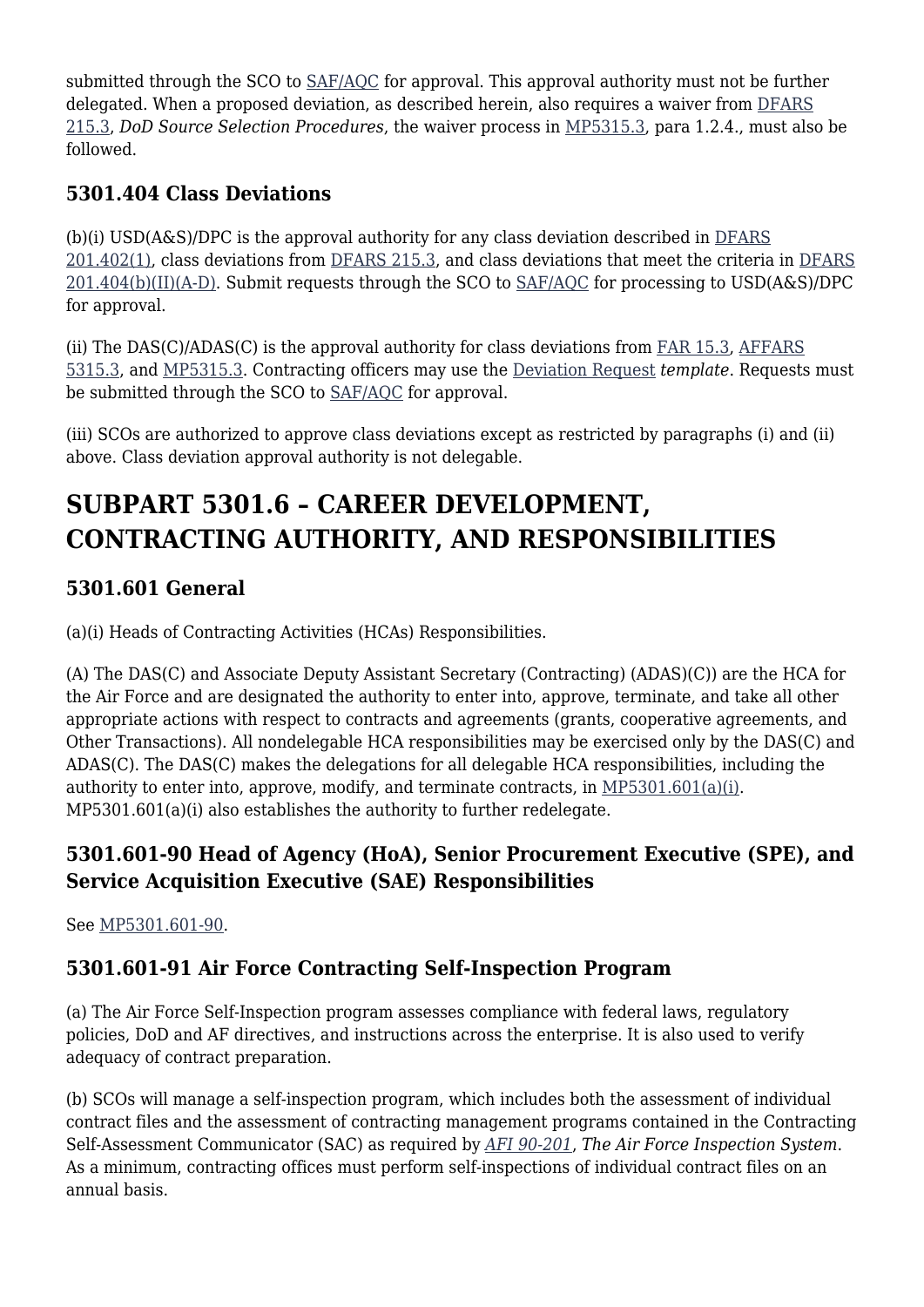(c) For self-inspection of individual contract files reviewed after award, SCOs may use the [Air Force](https://usaf.dps.mil/sites/AFCC/KnowledgeCenter/contracting_templates/self_inspection_checklist.xlsx) [Contracting Self-Inspection Checklist;](https://usaf.dps.mil/sites/AFCC/KnowledgeCenter/contracting_templates/self_inspection_checklist.xlsx) a comparable organizational checklist for post award reviews; or any combination thereof.

(d) SCOs will ensure corrective actions are implemented as a result of any self-inspection. Contracting offices must have a documented program for self-inspection, to include a process for closing resolved findings in a timely manner, ensuring an effective level of review necessary to close a finding, and integrating findings and resolutions into unit training.

#### **5301.602-1 Authority**

(a) Contracting officers are authorized to enter into and execute contracts funded either partially or completely with non-appropriated funds.

#### **5301.602-2 Responsibilities**

(c)(i) Legal Review

(A) Contracting officers must obtain legal advice during all phases of acquisitions. See the tailorable [Legal Review](https://usaf.dps.mil/sites/AFCC/KnowledgeCenter/contracting_templates/legal_review.pdf) template. In particular, contracting officers must obtain legal advice, coordination, and review from the supporting legal office for the following situations, regardless of dollar amount:

(1) When there is doubt or controversy about the interpretation or application of statutes, directives, and regulations;

- (2) When using or applying unique or unusual contract provisions;
- (3) When actions are likely to be subject to public scrutiny or receive higher-level agency attention;
- (4) When a protest or claim is likely;
- (5) When contemplating the use of alternative dispute resolution;
- (6) Use of liquidated damages provisions in contracts for other than construction;
- (7) (deleted);

(8) Source selection decisions and supporting documentation for actions accomplished pursuant to the requirements of [MP5315.3;](https://origin-www.acquisition.gov/%5Brp:link:affars-mp-file:///%5C%5Cperiwinkle_vnx%5Csaf_aqc_org%5CAQCP%5C5640%20-%20AFFARS%5CArchive%20--%20AFACs%5C!_Previous%20AFACs%5C2022%5C2022%20(01)%5C2.%20%20Changes%20Accepted%5Cmp_5315.3%5D)

- (9) Issues dealing with licensing, technical data rights and patents;
- (10) Mistakes in bid (See [FAR 14.407\)](https://www.acquisition.gov/far/part-14#FAR_14_407);
- (11) Protests before and after award;
- (12) Ratifications;
- (13) Disputes;
- (14) Contractor claims;
- (15) Termination for default/cause;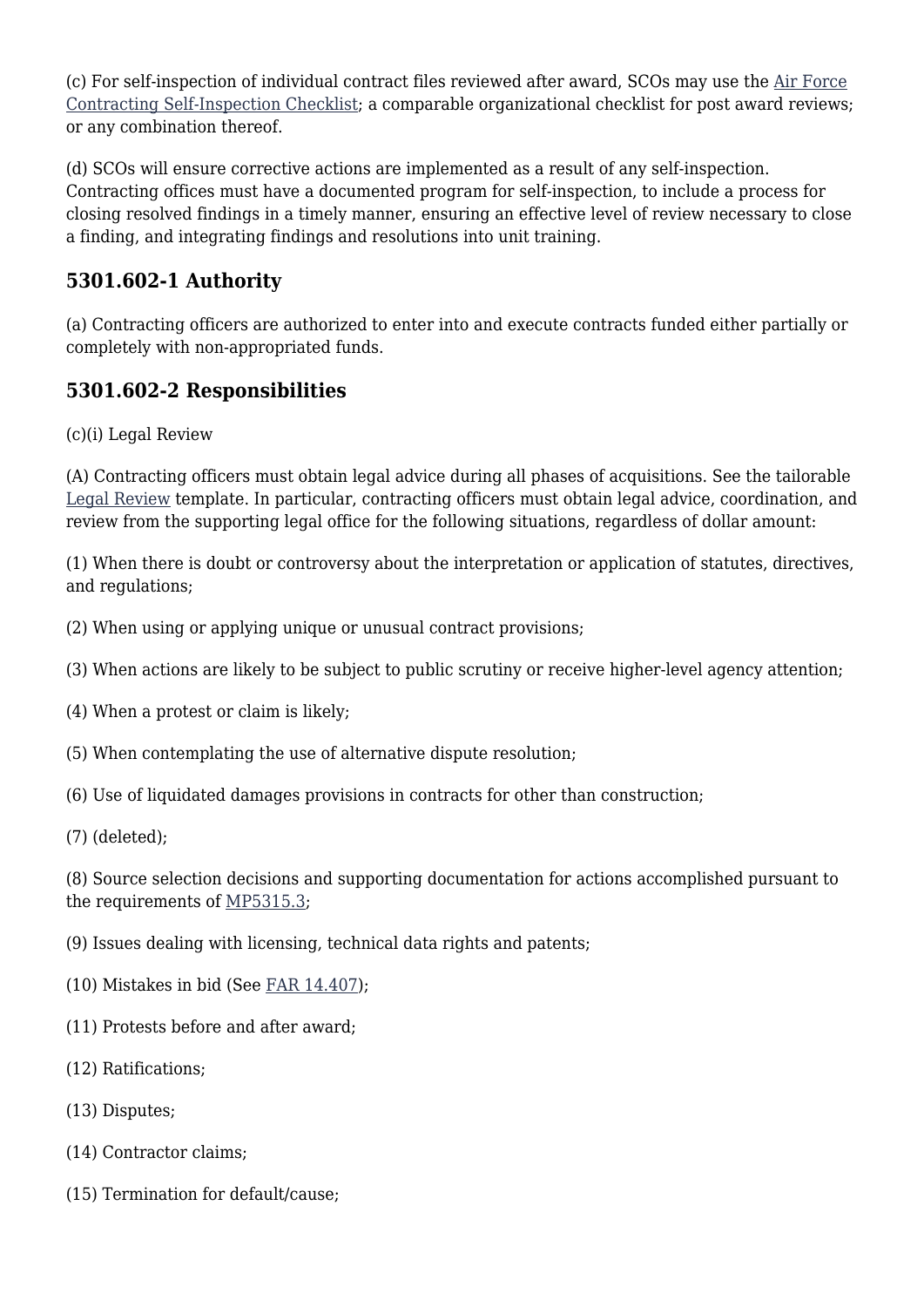(16) Terminations for convenience, except cancellations or terminations of purchase orders;

(17) Debarment or suspension actions;

(18) Individual or class deviations; and,

(19) Any other legal issue at the discretion of the contracting officer or supporting legal office.

(B) All Justifications and Approvals (J&A) requests for actions expected to exceed \$750,000

(C) In addition to the general conditions identified in  $5301.602-2(c)(i)(A)$  above, contracting officers shall exercise good judgement in seeking legal review if the total value of the contract action is less than the thresholds listed in this paragraph and guard against using reviews as a means of quality control. Contracting officers must obtain legal review of Operational contract actions expected to exceed \$1,000,000 and AFDW, AFMC and SSC Non-Operational contract actions expected to exceed \$5,000,000, as follows:

(1) Solicitations and amendments, except administrative amendments;

(2) Proposed contracts and modifications;

(3) Orders for supplies or services issued under indefinite delivery type contracts ([FAR 16.5\)](https://www.acquisition.gov/far/part-16#FAR_Subpart_16_5), including GWACs, and Federal Supply Schedules (FSS), that require negotiation at the order level; and

(4) Orders under Blanket Purchase Agreements (BPA) established under FSS.

(D) Legal review is not normally required for:

(1) Funding actions without any other changes;

(2) Unilateral exercise of pre-priced options that were reviewed and approved at the time of award of the basic contract; or

(3) Except as indicated at  $5301.602-2(c)(i)(C)(3)$ , order solicitations and orders issued against existing contracts in accordance with all terms and conditions of the basic contract.

(d) For Designation, Assignment, and Responsibilities of a Contracting Officer's Representative, see [MP5301.602-2\(d\)](https://origin-www.acquisition.gov/%5Brp:link:affars-mp-AFFARS-MP_PART-mp_5301.602-2(d)%5D).

#### **5301.602-3 Ratification of Unauthorized Commitments**

- (b) *Policy*.
- (2) Ratification approval authority is delegated as follows (see  $MP5301.601(a)(i)$ ):
- (A) The SCO for actions equal to or greater than \$30,000.
- (B) The COCO for actions less than \$30,000 (not redelegable).

#### **5301.603-1 General**

The HCA designees delegated contracting authority in accordance with  $MP5301.601(a)(i)$  must select and appoint contracting officers and terminate their appointments in accordance with this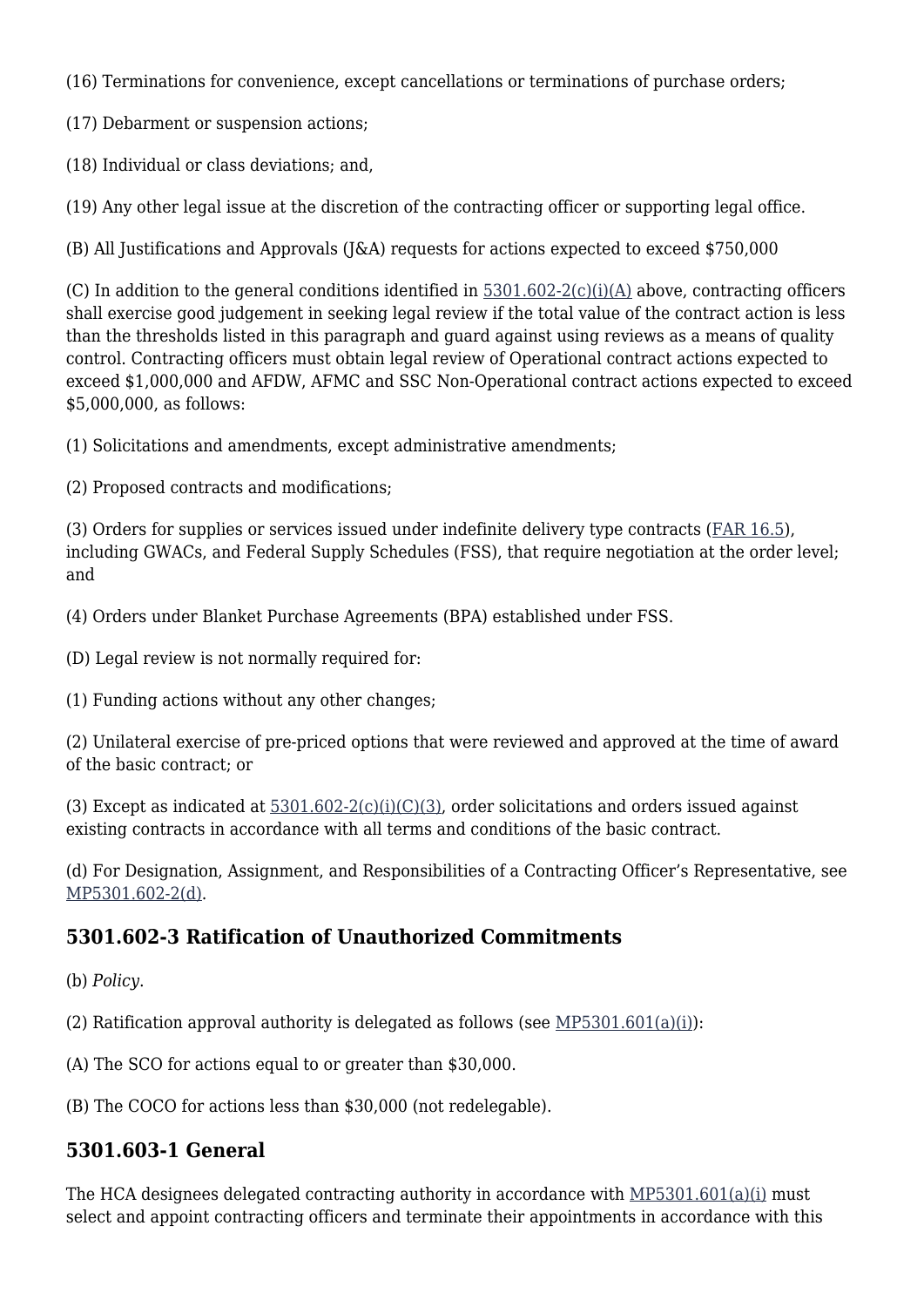section and [MP5301.603-90](https://origin-www.acquisition.gov/%5Brp:link:affars-mp-AFFARS-MP_PART-mp_5301.603-90%5D).

(a) The SCO may delegate this authority to the highest contracting official in the contracting chain at geographically separated organizations, but in no event will the designee be lower than a GS-15 (or equivalent) or 0-6. AFICC/CC SCCO may delegate authority to select and appoint contracting officers (and terminate their appointments in accordance with [AFFARS 5301.603-1](#page--1-0) and [MP5301.603-90](https://origin-www.acquisition.gov/%5Brp:link:affars-mp-file:///%5C%5Cperiwinkle_vnx%5Csaf_aqc_org%5CAQCP%5C5640%20-%20AFFARS%5CArchive%20--%20AFACs%5C!_Previous%20AFACs%5C2022%5C2022%20(01)%5C2.%20%20Changes%20Accepted%5Cmp_5301.603-90%5D)) to the AFICA/KO (OL-SOC) Director of Contracting.

(b) Authority to issue limited contracting officer warrants of less than \$5M and authority to terminate appointments of less than \$5M may be delegated, but in no event will the designee be lower than the COCO.

#### **5301.603-2-90 Selection**

See [MP5301.603-90](https://origin-www.acquisition.gov/%5Brp:link:affars-mp-file:///%5C%5Cperiwinkle_vnx%5Csaf_aqc_org%5CAQCP%5C5640%20-%20AFFARS%5CArchive%20--%20AFACs%5C!_Previous%20AFACs%5C2022%5C2022%20(01)%5C2.%20%20Changes%20Accepted%5Cmp_5301.603-90%5D), *Selection, Appointment, and Termination of Appointment of Contracting Officers* for mandatory procedures regarding the selection, appointment, and termination of contracting officers.

#### **5301.603-3 Appointment**

(b) Issuing authorities identified in [5301.603-1](https://origin-www.acquisition.gov/%5Brp:link:affars-part-5301%5D#p5301_603_1) above may delegate the purchase authority described in [FAR 1.603-3\(b\)](https://www.acquisition.gov/far/part-1#FAR_1_603_3) and [DFARS 201.603-3\(b\),](https://www.acquisition.gov/dfars/part-201-federal-acquisition-regulations-system#DFARS-201.603-3) to non-contracting DoD civilian employees and members of the U.S. Armed Forces, such as transportation personnel, medical supply personnel, librarians, and chiefs of construction management, provided:

(1) The written delegation specifies a dollar limit per transaction (e.g., per order, per call); the method(s) of award; and the supplies, equipment and/or non-personal services, to include construction, related to the individual's specialty that may be procured. For example, librarians may buy books, but not construction materials or services; and,

(2) Personnel have completed contracting training commensurate with the type of instrument(s) authorized to process and level of responsibility delegated.

#### **5301.670 Appointment of Property Administrators and Plant Clearance Officers**

(a) When the Air Force retains contract administration, the PCO must select, appoint, or terminate (in writing) property administrators and plant clearance officers. One level above the PCO shall approve any of these appointments.

# **SUBPART 5301.7 – DETERMINATIONS AND FINDINGS**

#### **5301.707 Signatory Authority**

(a) Determinations and Findings (D&F) for actions requiring Senior Procurement Executive (SPE) or SAF/AQ approval must be coordinated with the DAS(C) or the ADAS(C). After coordination with the SCO, the contracting officer must submit determinations to  $SAF/AC$  for processing to  $SAF/AC$  for approval. Allow 18 days for staffing and approval after receipt by SAF/AQ. Include the approved acquisition strategy (or a draft acquisition strategy if the strategy document has not been approved) with the D&F package.

(b) The contracting officer must submit D&Fs for actions requiring DAS(C)/ADAS(C) approval to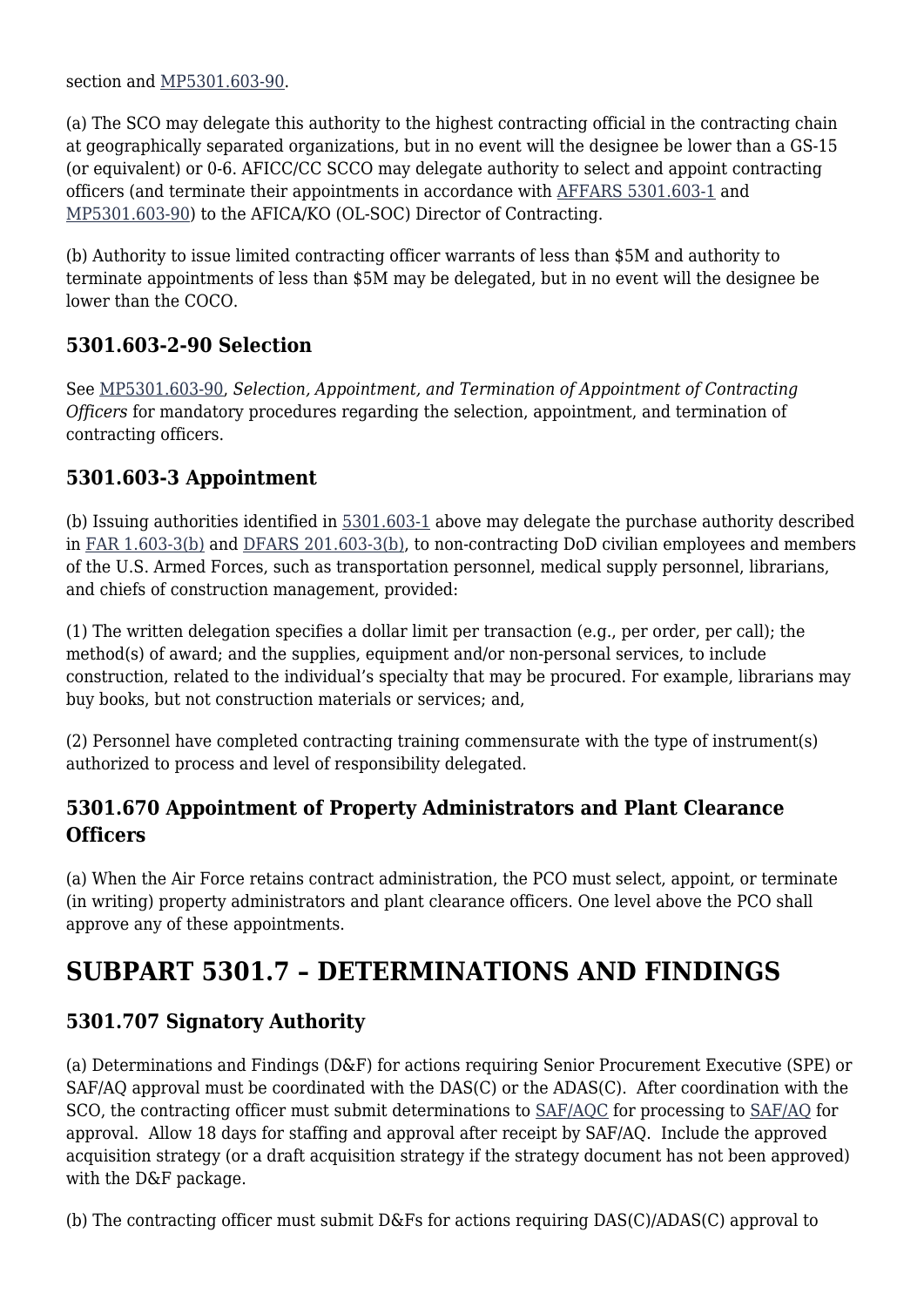[SAF/AQC](mailto:SAF.AQ.SAF-AQC.Workflow@us.af.mil) after coordination by the SCO. Allow 7 days for staffing and approval after receipt by SAF/AQC unless otherwise specified.

(c) D&Fs involving small business matters must be coordinated with local Small Business Professional and/or MAJCOM/FIELDCOM/DRU Center Small Business Director, as appropriate, and, at SAF level, with SAF/SB. Copy [SAF/SB](mailto:SAF.SB.workflow@us.af.mil) on D&F packages sent to SAF/AQC.

# **SUBPART 5301.90 – CLEARANCE**

### **5301.9000 Scope and Definitions**

(a) This subpart establishes clearance requirements for the contract actions identified below:

(1) An action intended to result in award of any contract or modification of any contract;

(2) An action intended to result in definitization of an undefinitized contract action (UCA), an undefinitized change order, or an undefinitized long lead contract;

(3) An action intended to result in the pricing of:

(i) an unpriced option or an option with a not-to-exceed price;

(ii) provisioned items orders (PIO);

(iii) unpriced orders under Blanket Purchase Agreements (BPAs), and FSS contracts, including GWACs; or

(iv) noncompetitive task or delivery orders under single or multiple award indefinite delivery-type contracts.

(4) An action intended to result in issuance of a modification implementing a unilateral price determination;

(5) Orders issued under BOAs;

(6) An action intended to result in the exercise of an option when the option exercise is not in accordance with the previously approved pricing arrangement or other contract terms and conditions; and

(7) Competitive order solicitations and orders issued in accordance with [FAR 8.4,](https://www.acquisition.gov/far/part-8#FAR_Subpart_8_4) [13,](https://www.acquisition.gov/far/part-13) or [16.5](https://www.acquisition.gov/far/part-16#FAR_Subpart_16_5) and against existing MAC ID/IQ, GWAC, or FSS contracts that require either one or both of the following:

i. Establishment of specific criteria for the evaluation of proposals and selection of the awardee for the order;

ii. Addition of any terms or conditions that are not included in the basic ID/IQ contract, and/or changes to the existing terms or conditions of the basic ID/IQ contract (except for provisions/clauses required by the FAR, DFARS, or AFFARS).

(b) Excluded from business or contract clearances are:

(1) Actions that create a UCA, undefinitized change order, undefinitized long lead contract;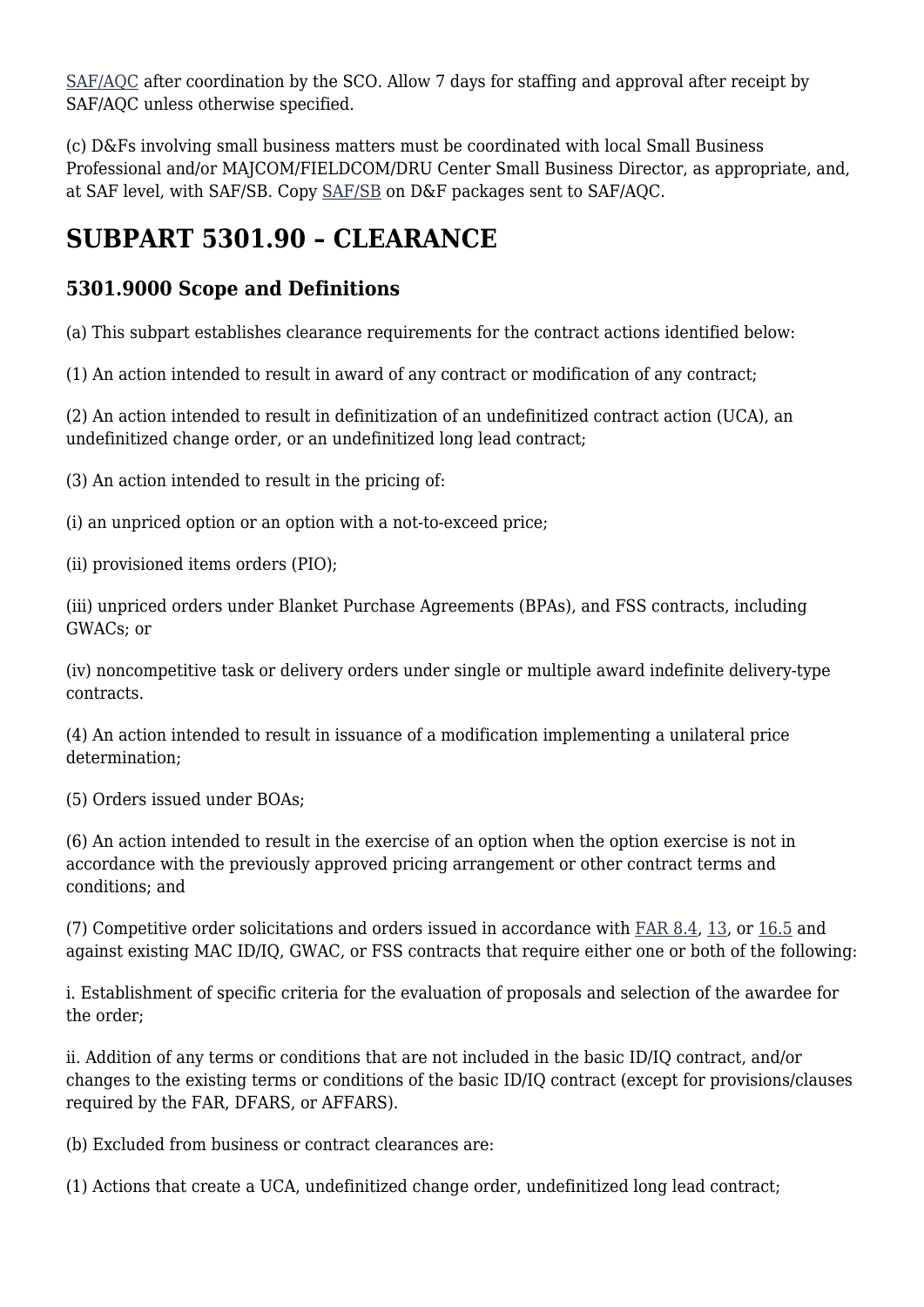(2) Modifications for the payment of incentives or award fee that are in accordance with the terms and conditions of the incentive plan or award fee plan;

(3) Funding modifications;

(4) Administrative modifications;

(5) Modifications solely for changes as a result of Service Contract Labor Standards statute wage rates/fringe benefits or Fair Labor Standards Act minimum wages; and

(6) Competitive order solicitations and competitive orders issued in accordance with  $FAR 8.4$ , [13](https://www.acquisition.gov/far/part-13), or [16.5](https://www.acquisition.gov/far/part-16#FAR_Subpart_16_5) against existing MAC ID/IQ, GWACs, and FSS contracts if they do not require either one or both of the following:

- 1. Establishment of specific criteria for the evaluation of proposals and selection of the awardee for the order;
- 2. Addition of any terms or conditions that are not included in the basic ID/IQ contract, and/or changes to the existing terms or conditions of the basic ID/IQ contract.
- (c) "Business Clearance" means:
- (1) For competitive acquisitions, approval to issue the solicitation.

(2) For noncompetitive contract actions, approval to begin negotiations.

(d) "Begin negotiations" means, for the purpose of noncompetitive contract actions, starting discussions with an offeror for the purpose of reaching agreement on all aspects of the proposal. Initiation of audits and fact-finding necessary to evaluate the proposal and develop the Government's negotiation objective do not constitute negotiations.

(e) "Contract Clearance" means:

(1) For competitive acquisitions conducted without discussions, approval by the clearance approval authority (CAA) for the Source Selection Authority (SSA) to make the decision to award.

(2) For competitive acquisitions with discussions –

(i) Approval by the CAA for the SSA to request final proposal revisions in accordance with  $FAR$ [15.307](https://www.acquisition.gov/far/part-15#FAR_15_307); and

(ii) Approval by the CAA for the SSA to make a source selection decision.

(3) For noncompetitive contract actions, approval by the CAA to award a contract or contract modification/contract action.

(f) "Clearance Reviewer (CR)" means the independent reviewer and the primary advisor to the CAA for clearance. The CR ensures the CAA has the information needed to make an informed decision. The CR identifies deficiencies, assists in resolution, and advises the CAA as appropriate. When the CR is not from the designated CR office and is selected by the CAA, the CR must be an experienced contracting professional, a Government employee, and must not review their own contract action.

(g) "Clearance Approval Authority (CAA)" means the individual identified at  $5301.9001(i)(1)$ .

(h) "Clearance Review" means the independent review performed by the designated CR office or as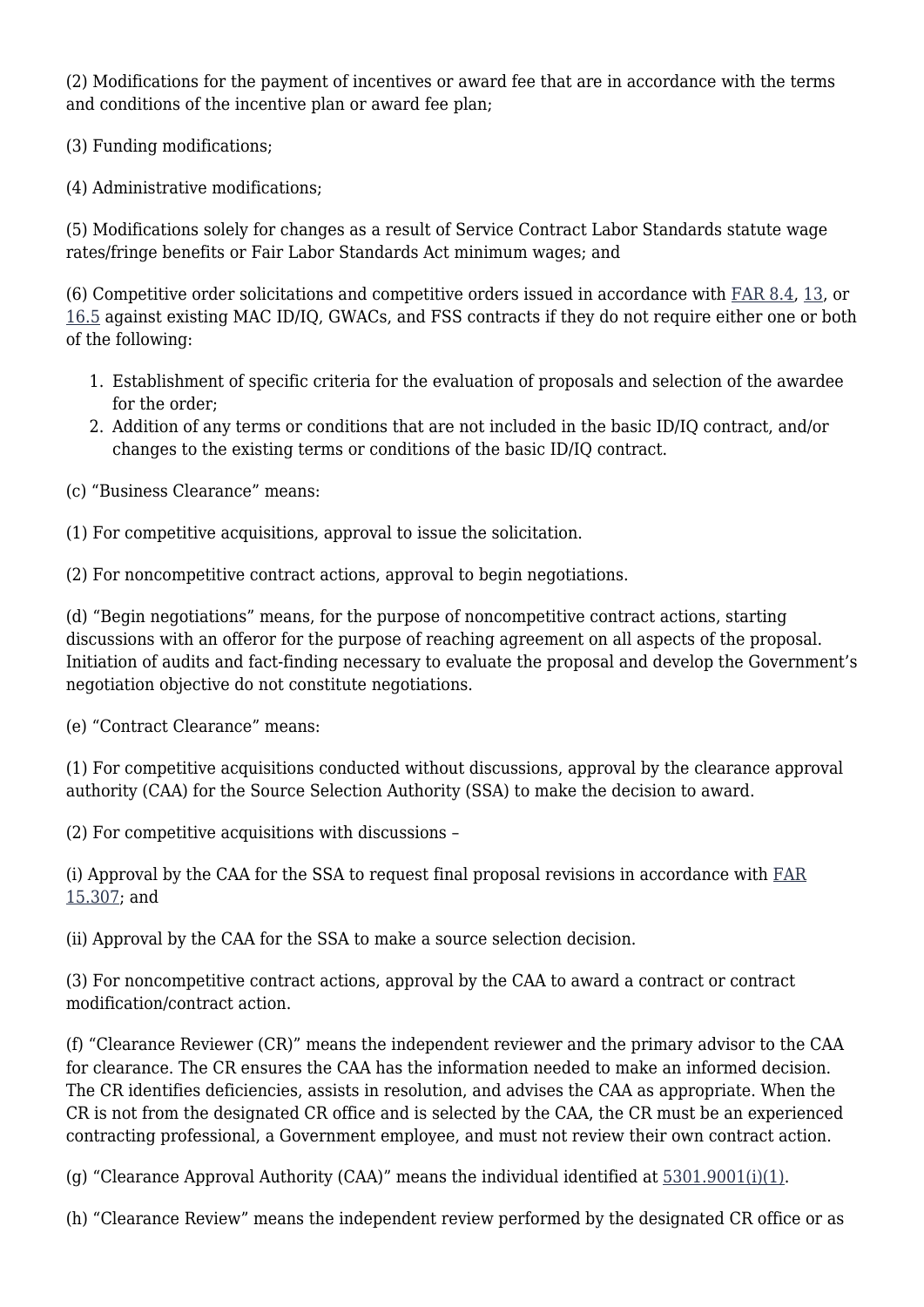### **5301.9001 Policy, Thresholds, and Approvals**

(a) The objectives of the business and contract clearance process are to ensure that:

(1) Contract actions effectively implement approved acquisition strategies;

(2) Negotiations and contract actions result in fair and reasonable business arrangements;

(3) Negotiations and contract actions are consistent with laws, regulations, and policies; and

(4) An independent review and assessment by the clearance authority for the proposed contract action is accomplished.

(b) The CAA must ensure that the clearance process meets the objectives in paragraph (a) above.

(c) The CAA must seek legal advice (see  $5301.602-2(c)(i)$ ) and ensure that counsel has coordinated on any clearance briefings or presentations, and that counsel's comments are included in the briefing or presentation.

(d) Only one clearance review may be performed prior to the contract action being presented to the CAA. The CR is responsible for the clearance review. The CAA may select an alternate CR who meets the requirements identified in paragraph [5301.9000\(f\)](https://origin-www.acquisition.gov/%5Brp:link:affars-part-5301%5D#p5301_9001_f). The CAA, in conjunction with the SCO, has the authority to waive the clearance review.

(e) At the discretion of the CAA, contract clearance is not required when the negotiation team stays within the pre-set negotiation range and the parameters approved at the business clearance.

(f) If a CAA requires clearance for competitive order solicitations or orders when excluded in accordance with [5301.9000\(b\)\(6\)](#page--1-0), the SCO must submit a written justification to [SAF/AQC](mailto:SAF.AQ.SAF-AQC.Workflow@us.af.mil) upon execution.

(g) The Source Selection Authority (SSA) must not be the CAA

(h) The Milestone Decision Authority, PEO, or lead program manager must coordinate and/or participate in business clearance briefings.

(i) Contract actions meeting the contract value thresholds set below must not be awarded without obtaining the required [business and contract clearance approval](https://usaf.dps.mil/sites/AFCC/KnowledgeCenter/contracting_templates/request_for_clearance.pdf). Contract value is determined by the definition in [FAR 1.108\(c\).](https://www.acquisition.gov/far/part-1#FAR_1_108)

(1) Clearance Approval:

(i) The DAS(C) or ADAS(C) is the business clearance approval authority for all contract actions ≥\$1B; and any other contract action identified as special interest by the DAS(C) or ADAS(C) regardless of dollar amount. The DAS(C) or ADAS(C) may delegate clearance authority on a case-bycase basis. The procedures in  $MP5301.9001(i)(1)(i)$  must be followed for clearance with the DAS(C) or ADAS(C). SCOs retain contract clearance approval authority.

(ii) The CAA is the approval authority for all contract actions as delegated in TABLE 1 below. The Table 1 thresholds represent the minimum delegation that must be made. SCOs may increase the specified dollar thresholds at their discretion.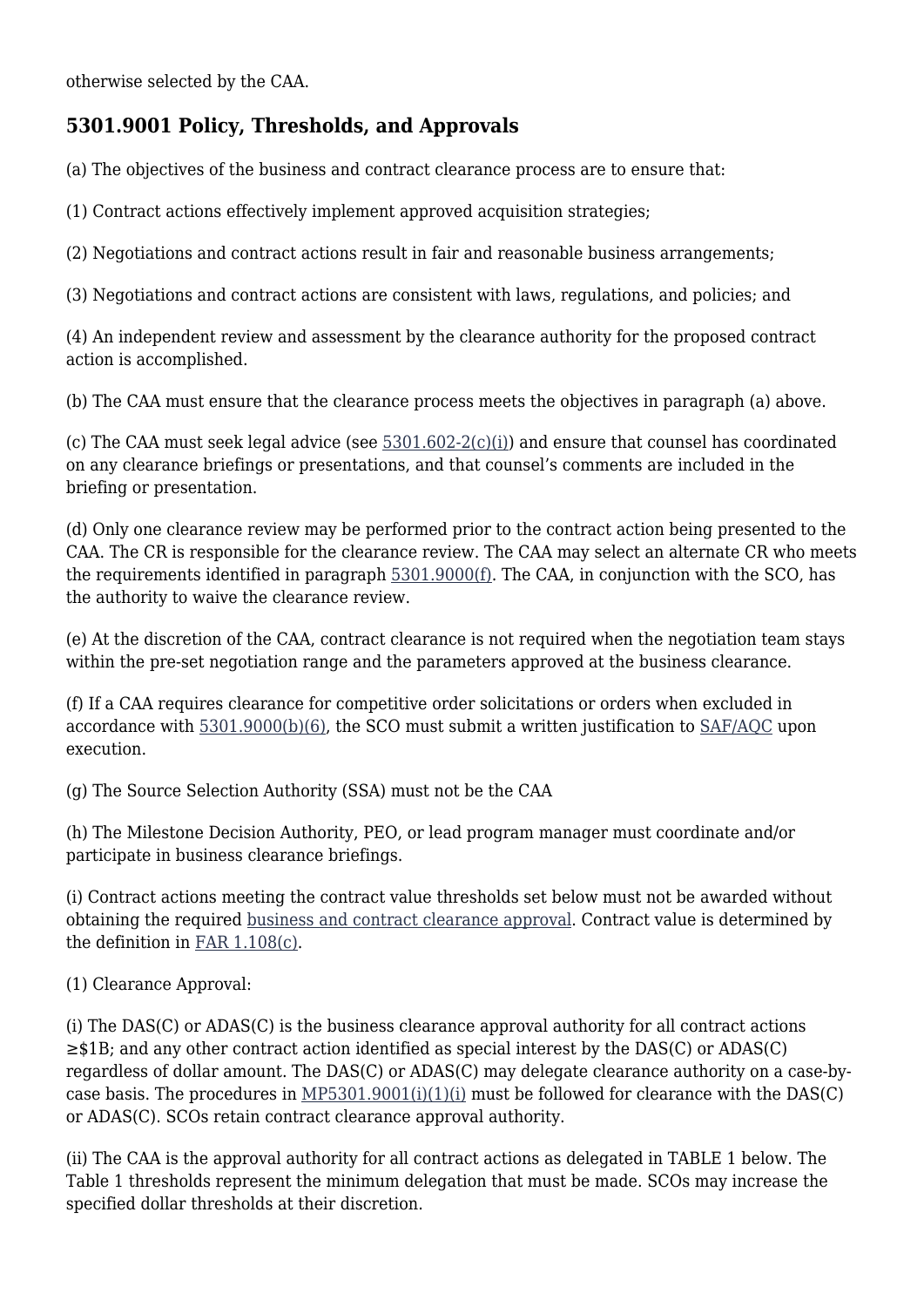(iii) If a SCO reduces the thresholds or withholds the clearance approval authority from the designees in TABLE 1 below, the SCO must notify [SAF/AQC.](mailto:SAF.AQ.SAF-AQC.Workflow@us.af.mil) If the SCO reduces or withholds clearance approval authority for more than six months, the SCO must brief the DAS(C) regarding the circumstances surrounding the decision.

| Unit          | <b>Clearance</b><br><b>Approval Authority</b> | <b>Clearance Approval</b><br><b>Authority</b> | <b>Clearance Approval</b><br>Authority $\geq$ \$1B |
|---------------|-----------------------------------------------|-----------------------------------------------|----------------------------------------------------|
| Operational   | $COCO \leq $10M$                              | $SCO > $10M$ to $< $1B$                       | DAS(C) / ADAS(C)                                   |
| Enterprise    | $COCO \leq $50M$                              | $SCO > $50M$ to $< $1B$                       | DAS(C) / ADAS(C)                                   |
| PEO (Systems) | $COCO \leq $100M$                             | $SCO > $100M$ to $\lt$<br>\$1B                | DAS(C) / ADAS(C)                                   |

TABLE 1(iv). To facilitate planning for SAF/AQC Clearance approvals, SCOs must use the [reporting](https://usaf.dps.mil/sites/AFCC/KnowledgeCenter/quarterly_updates/Forms/AllItems.aspx) [tool](https://usaf.dps.mil/sites/AFCC/KnowledgeCenter/quarterly_updates/Forms/AllItems.aspx) to project SAF/AQC Clearance approvals.

(2) For PEO and Enterprise contracting, business and contract clearance are required for actions greater than or equal to \$5M.

(3) For Operational contracting, business and contract clearance are required for actions greater than or equal to \$3M.

(4) SCOs are responsible for ensuring all further delegations of clearance approval authorities are included on the [SCO Delegation Letters/Thresholds](https://usaf.dps.mil/sites/AFCC/KnowledgeCenter/Lists/delegations/AllItems.aspx) SharePoint page.

(5) When a contracting official is the Source Selection Authority (SSA) for a particular acquisition, the CAA must be a level above the contracting official. If the SCO or their deputy is the SSA, the CAA for that acquisition must be the DAS(C)/ADAS(C). [Clearance requests](https://usaf.dps.mil/sites/AFCC/KnowledgeCenter/contracting_templates/request_for_clearance.pdf) must be sent to [SAF/AQC](mailto:SAF.AQ.SAF-AQC.Workflow@us.af.mil) for approval by the DAS(C)/ADAS(C).

# **SUBPART 5301.91 – OMBUDSMAN PROGRAM**

#### **5301.9101 Purpose**

The purpose of the Air Force ombudsman program is to foster communication between Government and industry. The primary function of the ombudsman is to hear concerns about specific issues in acquisitions, to communicate these concerns to senior management personnel responsible for oversight and to assist in the resolution of the concerns. In accordance with [5301.9102\(f\)](#page--1-0) below, employees, managers and customers may use the Air Force component ombudsman when seeking assistance in resolving procurement integrity issues.

### **5301.9102 Policy**

(a) MAJCOM/DRU/AFRCO/SSC/SpRCO Commanders must appoint an experienced senior official who is independent of the contracting officer and program manager as the ombudsman at their organization. For AFMC Centers, an ombudsman is required at each Center, instead of at the MAJCOM. Centers may also have an ombudsman at each Operating Location/Geographically